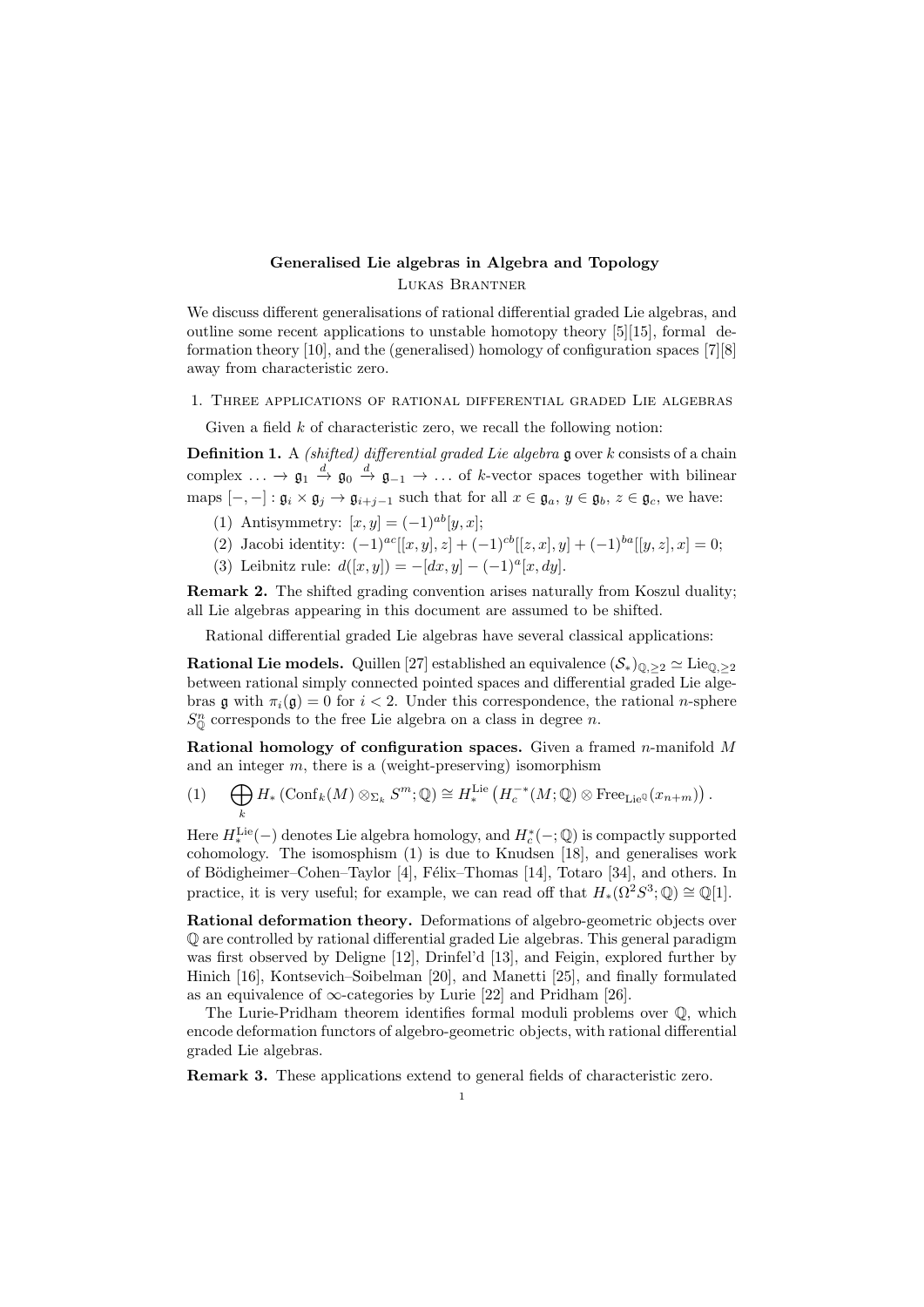## 2. Settings away from characteristic zero

The three classical applications presented above use rational chain complexes; these model the  $\infty$ -category Mod<sub>0</sub> of module spectra over  $\mathbb{Q}$ , i.e.  $\mathbb{Q}$ -local spectra.

It is possible to extend some of these results to other settings:

Modular settings. We could also work in chain complexes over a field  $k$  of characteristic p (e.g.  $\mathbb{F}_p$ ), or over a complete local Noetherian base (such as  $\mathbb{Z}_p$ ).

**Chromatic settings.** For every prime  $p$ , chromatic homotopy theory constructs infinitely many ring spectra  $K(0) = \mathbb{Q}, K(1), K(2), \ldots$  known as Morava K-theories. For  $h > 0$ , these satisfy  $K(h)_* \cong \mathbb{F}_p[v_h^{\pm 1}]$  with  $|v_h| = 2(p^h - 1)$ ; they may be thought of as "generalised fields" sitting in between  $\mathbb Q$  and  $\mathbb F_p$ . Accordingly, the  $\infty$ -category Sp<sub>K(h)</sub> of K(h)-local spectra interpolates between rational and p-local spectra. As is customary, we suppress  $p$  from our notation for Morava  $K$ -theories.

## 3. Generalised Lie algebras and their applications

Away from characteristic 0, differential graded Lie algebras are not homotopically well-behaved; for example, their "free functor" fails to preserve quasi-isomorphisms. In recent years, more adequate substitutes were introduced for different applications:

|           | Lie<br>models                                                    | Configuration<br>spaces | Deformation<br>theory                                            |
|-----------|------------------------------------------------------------------|-------------------------|------------------------------------------------------------------|
| rational  | Differential graded Lie algebras                                 |                         |                                                                  |
| chromatic | Spectral Lie algebras<br>$E_*^{\wedge}(-)$<br>Hecke Lie algebras |                         |                                                                  |
| modular   |                                                                  |                         | Partition Lie algebras<br>(derived algebraic geometry)           |
|           |                                                                  |                         | Spectral partition Lie algebras<br>(spectral algebraic geometry) |

We will give a brisk outline of the definitions and recent applications of these generalised Lie algebras;

**Spectral Lie algebras.** Let  $\mathcal{O}_{\text{Comm}}$  be the commutative operad in spectra. Salvatore [31] and Ching [11] have defined the spectral Lie operad as the dualised bar construction  $\mathbb{D}(\text{Bar}(\mathcal{O}_{\text{Comm}}));$  its algebras are called *spectral Lie algebras*. Over  $\mathbb{Q},$ these are equivalent to the rational differential graded Lie algebras in Definition 1.

The free spectral Lie algebra on a spectrum  $X \in \text{Sp}$  is given by

$$
\mathrm{Lie}_{k}^{s}(X)=\bigoplus_{n}\mathbb{D}(\Sigma\Pi_{n}^{\diamond})\otimes_{h\Sigma_{n}}X^{\otimes n},
$$

where  $\Sigma\Pi_n^{\diamond}$  is the unreduced-reduced suspension of the  $n^{th}$  partition poset. This makes spectral Lie algebras susceptible to methods from combinatorial topology [1].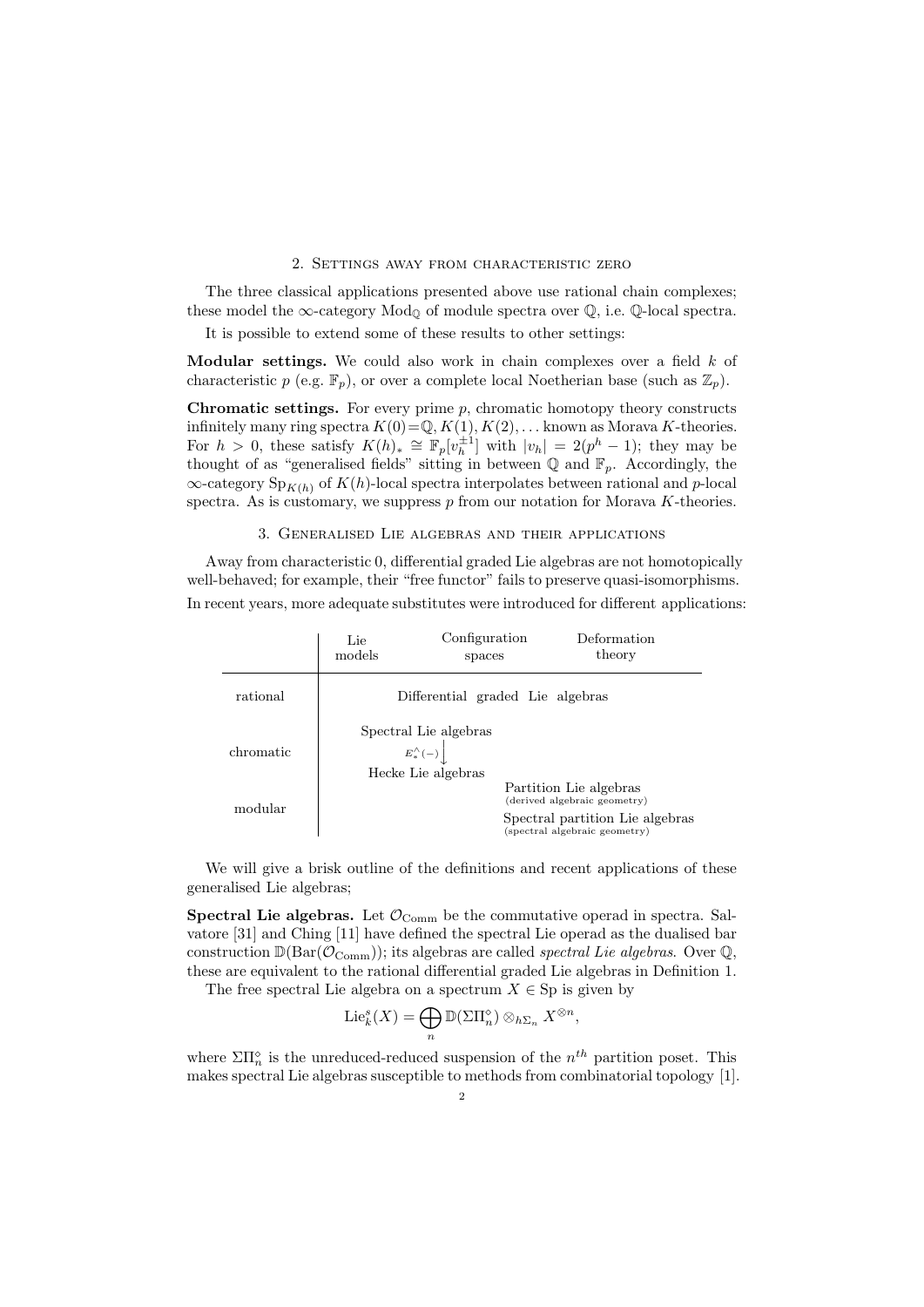Unstable chromatic homotopy theory. Spectral Lie algebras were first linked to unstable chromatic homotopy theory by Behrens and Rezk [5] who, for each pointed space X, constructed a comparison map  $c_X : \Phi(X) \to \text{TAQ}_{S_{K(h)}}(S_{K(h)}^X)$ from the Bousfield–Kuhn functor on  $X$  to the topological André–Quillen homology of the  $\mathbb{E}_{\infty}$ -ring  $S_{K(h)}^X$  – the latter is always a spectral Lie algebra.

The map  $c_X$  is an equivalence for X a sphere [3], and also for special unitary and symplectic groups [6]. In [9], we proved (with Heuts) that  $c<sub>X</sub>$  fails to be an equivalence on wedges of spheres and Moore spaces.

Heuts [15] later equipped the Bousfield–Kuhn functor  $\Phi(X)$  with the structure of a spectral Lie algebra, and used this to establish an equivalence between  $K(h)$ local spectral Lie algebras and a certain  $\infty$ -category  $\mathcal{M}_{K(h)}$  of periodic spaces.

Hecke Lie algebras. Lie algebras in  $Sp_{K(h)}$  are not amenable to explicit computations, as their homotopy groups involve the  $K(h)$ -local homotopy groups of spheres. However,  $Sp_{K(h)}$  is equivalent to  $K(h)$ -local module spectra over a height h Morava E-theory E with action by the stabiliser group  $\mathbb{G}$ .

In [7], we introduced *Hecke Lie algebras* to describe the operations acting on the homotopy groups of spectral Lie algebras in  $\text{Mod}_{E}^{\wedge}$ , the  $\infty$ -category of  $K(h)$ -local Emodules. In particular,  $E^{\wedge}_*(\Phi(X))$  is a Hecke Lie algebra for any pointed space X.

Very roughly, Hecke Lie algebras are Lie algebras in E∗-modules, equipped with an additional additive action by the cohomology of Rezk's ring Γ, which is closely related to the Hecke algebra of  $GL_n(\mathbb{Z}_p)$  [29] [30]. There is an additional congruence at  $p = 2$ , and special care must be taken when composing operations.

These concrete algebraic structures facilitated recent computational advances:

Chromatic homotopy theory of configuration spaces. Computing the Morava K- or E-theory of unordered configuration spaces of manifolds M is a hard problem.

For  $M = \mathbb{R}^n$ , the problem is of partcular interest, as the relevant groups parametrise Dyer-Lashof operations on  $\mathbb{E}_n$ -algebras. At *chromatic height*  $h = 1$ , the problem was solved by Langsetmo [21]. In dimensions  $n = 2, 3, 4$ , it was solved by Yamaguchi [35] and Tamaki [32] [33] with increasingly laborious methods. For general chromatic heights h and dimensions n, Ravenel stated a conjecture in [28].

With Hahn and Knudsen [8], we apply the theory of Hecke Lie algebras to Knudsen's spectral generalisation of (1) (cf. [19, Section 3.4.]) to compute the Morava  $K$ - and E-homology groups (at a prime p) of the configuration space of p points in  $\mathbb{R}^n$ , for all heights h and all dimensions n.

We carry out similar computations for configuration spaces of punctured surfaces. Letting h tend to infinity, we can read off previously unknown  $\mathbb{F}_p$ -homology groups.

One might hope to perform this computation without reference to  $E$ -theory by using spectral Lie algebras over  $\mathbb{F}_p$ . Their operations have been computed at  $p = 2$ by Antolín-Camarena [2]. For  $p$  odd, partial progress has been made by Kjaer [17], but the Adem relations remain unknown. Our method from [7] does not immediately apply, as it uses  $K(h)$ -local Tate vanishing to identify orbits with fixed points.

However, algebraic geometry leads to other generalised Lie algebras over  $\mathbb{F}_p$ :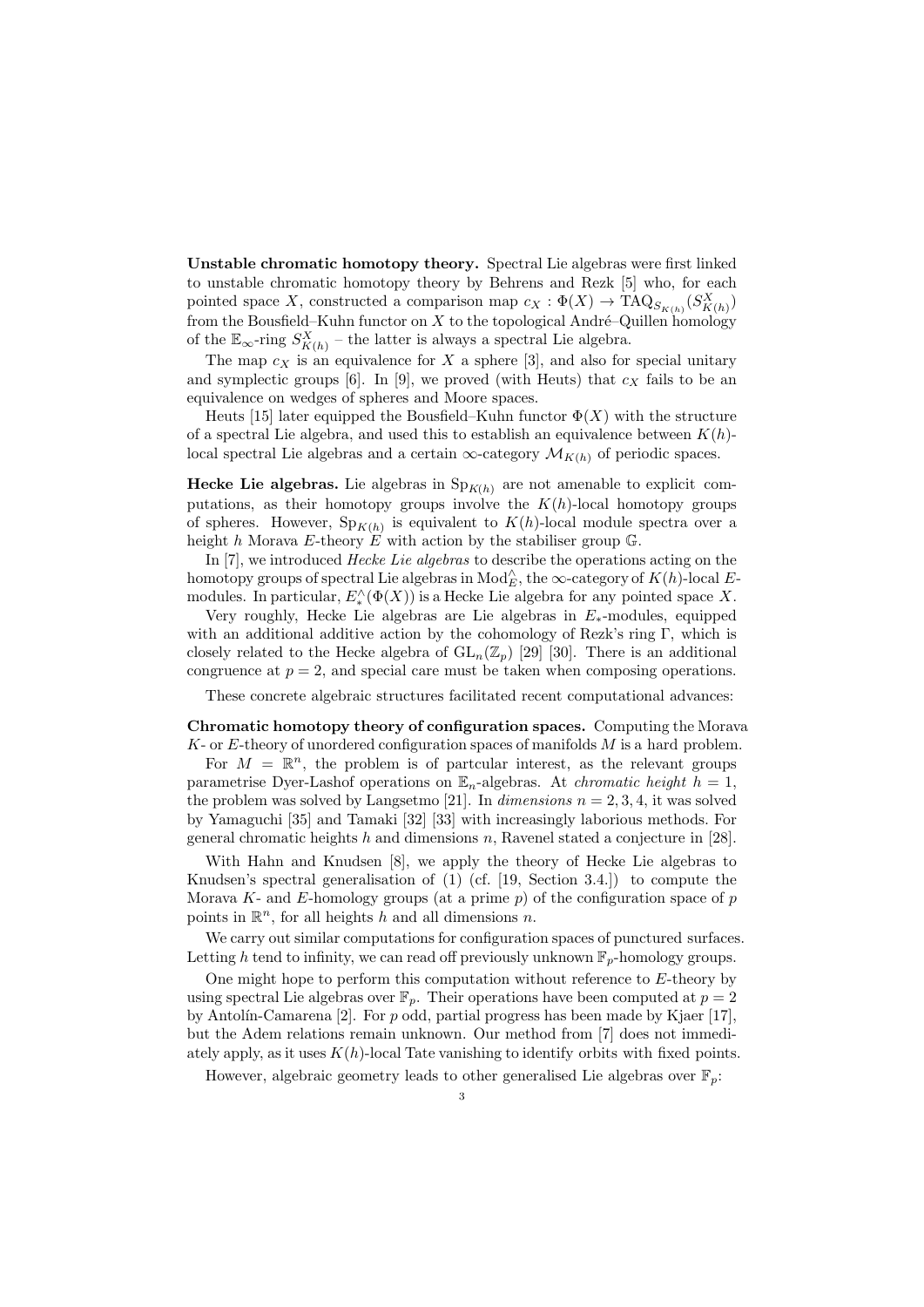Formal moduli. The infinitesimal deformations of a given algebro-geometric object over a field  $k$  are described by a corresponding *formal moduli problem*, which is a functor of points defined on suitable Artin k-algebras satisfying a gluing axiom.

Away from characteristic 0, there are two variants of formal moduli problems, as algebraic geometry can either be based on simplicial commutative rings ("derived algebraic geometry") or on connective  $\mathbb{E}_{\infty}$ -rings ("spectral algebraic geometry").

Partition Lie algebras  $\&$  spectral partition Lie algebras. Together with Mathew [10], we introduce two new generalisations of Lie algebras, called partition Lie algebras and spectral partition Lie algebras, over any base field  $k$ .

In characteristic 0, both recover the differential graded Lie algebras from Definition 1. In characteristic  $p$ , they are distinct from previously known generalisations (e.g. spectral Lie algebras or simplicial/cosimplicial restricted Lie algebras).

We then prove that our Lie algebras control fomal moduli problems in derived and spectral algebraic geometry, respectively. This generalises the Lurie–Pridham theorem from characteristic 0 to base fields of arbitrary characteristic (e.g.  $\mathbb{F}_p$ ); we also offer a version over mixed characteristic bases (like  $\mathbb{Z}_p$ ).

Our new Lie algebras are no longer governed by operads; instead, they are algebras over monads. Given a field k, we construct monads  $\text{Lie}_{k,\Delta}^{\pi}$  and  $\text{Lie}_{k,\mathbb{E}_{\infty}}^{\pi}$ on the  $\infty$ -category Mod<sub>k</sub> of k-module spectra. These preserve filtered colimits, geometric realisations, and are given on *coconnective* objects  $X \in Mod_{k, \leq 0}$  by

$$
\mathrm{Lie}_{k,\Delta}^{\pi}(X) = \bigoplus_{n} \widetilde{C}^{*}(\Sigma\Pi_{n}^{\diamond}, k) \otimes^{\Sigma_{n}} X^{\otimes n} \; ; \quad \mathrm{Lie}_{k,\mathbb{E}_{\infty}}^{\pi}(X) = \bigoplus_{n} \widetilde{C}^{*}(\Sigma\Pi_{n}^{\diamond}, k) \otimes^{h\Sigma_{n}} X^{\otimes n}.
$$

Here  $\widetilde{C}^*(-,k)$  denotes the reduced k-valued singular cochains of a space, whereas  $(-)^{\Sigma_n}$  and  $(-)^{h\Sigma_n}$  denote strict invariants and homotopy invariants, respectively. The precise definition of strict fixed points uses the genuine equivariant topology of partition complexes and requires some care.

Future directions. As partition Lie algebras involve fixed points rather than orbits, one can adapt the arguments in [7] to compute their operations and relations. Following the strategy in [18] and [8] then leads to a new approach to the  $\mathbb{F}_p$ -homology of configuration spaces – a subject where many computations are yet to be done.

Two other tasks for the future are to give a Lie algebraic description of deformation theory in chromatic contexts, and to construct Lie models for the modular homotopy type of spaces (Koszul dual to Mandell's commutative models in [24]).

## **REFERENCES**

- [1] G. Arone, L. Brantner. The action of Young subgroups on the partition complex, arXiv preprint arXiv:1801.01491 (2018).
- [2] O. Antolín Camarena, The mod 2 homology of free spectral Lie algebras, arXiv preprint arXiv:1611.08771 (2016).
- [3] G. Arone, M. Mahowald, The Goodwillie tower of the identity functor and the unstable periodic homotopy of spheres, Invent. Math. 135, no. 3, 743–788 (1999).
- [4] C.F. Bödigheimer, F. Cohen, L. Taylor, On the homology of configuration spaces, Topology 28, no. 1 (1989): 111-123.